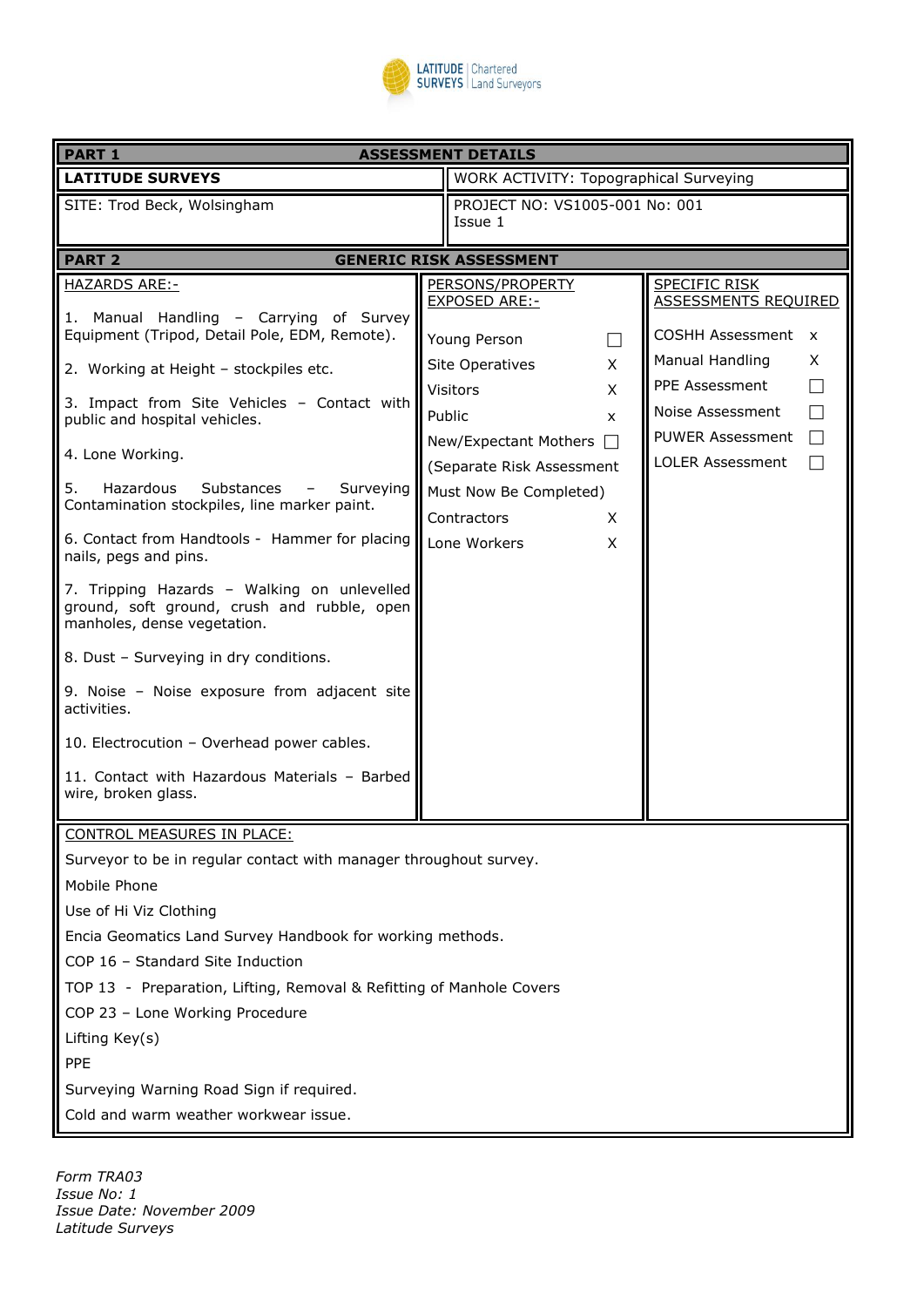

| PPE:- (tick if required)                                                                                          |                                    |  |  |  |  |  |  |
|-------------------------------------------------------------------------------------------------------------------|------------------------------------|--|--|--|--|--|--|
| Safety Helmets X Hi Vis Jackets X Safety Footwear X Eye Protection $\Box$ Dust Masks $\Box$ Ear Plugs $\Box$ Ear  |                                    |  |  |  |  |  |  |
| Defenders $\Box$ Gloves X Protective Overalls $\Box$ Gauntlets $\Box$ Harnesses $\Box$ Breathing Apparatus $\Box$ |                                    |  |  |  |  |  |  |
|                                                                                                                   |                                    |  |  |  |  |  |  |
| ASSESSMENT OF RAW RISK                                                                                            | Severity 2 x Likelihood 2 = Risk 4 |  |  |  |  |  |  |
| <b>PART 3</b><br><b>SIGNED AND APPROVED</b>                                                                       |                                    |  |  |  |  |  |  |
| NAME OF ASSESSOR: Gary Cunningham                                                                                 | DATE: 18 <sup>th</sup> July 2014   |  |  |  |  |  |  |
| RECEIVED/REVIEWED<br><u> MANAGER:</u>                                                                             | DATE:<br>$18th$ July 2014          |  |  |  |  |  |  |
|                                                                                                                   |                                    |  |  |  |  |  |  |
|                                                                                                                   |                                    |  |  |  |  |  |  |
| G. lifuun                                                                                                         |                                    |  |  |  |  |  |  |
|                                                                                                                   |                                    |  |  |  |  |  |  |

*Form TRA03 Issue No: 1 Issue Date: November 2009 Latitude Surveys*